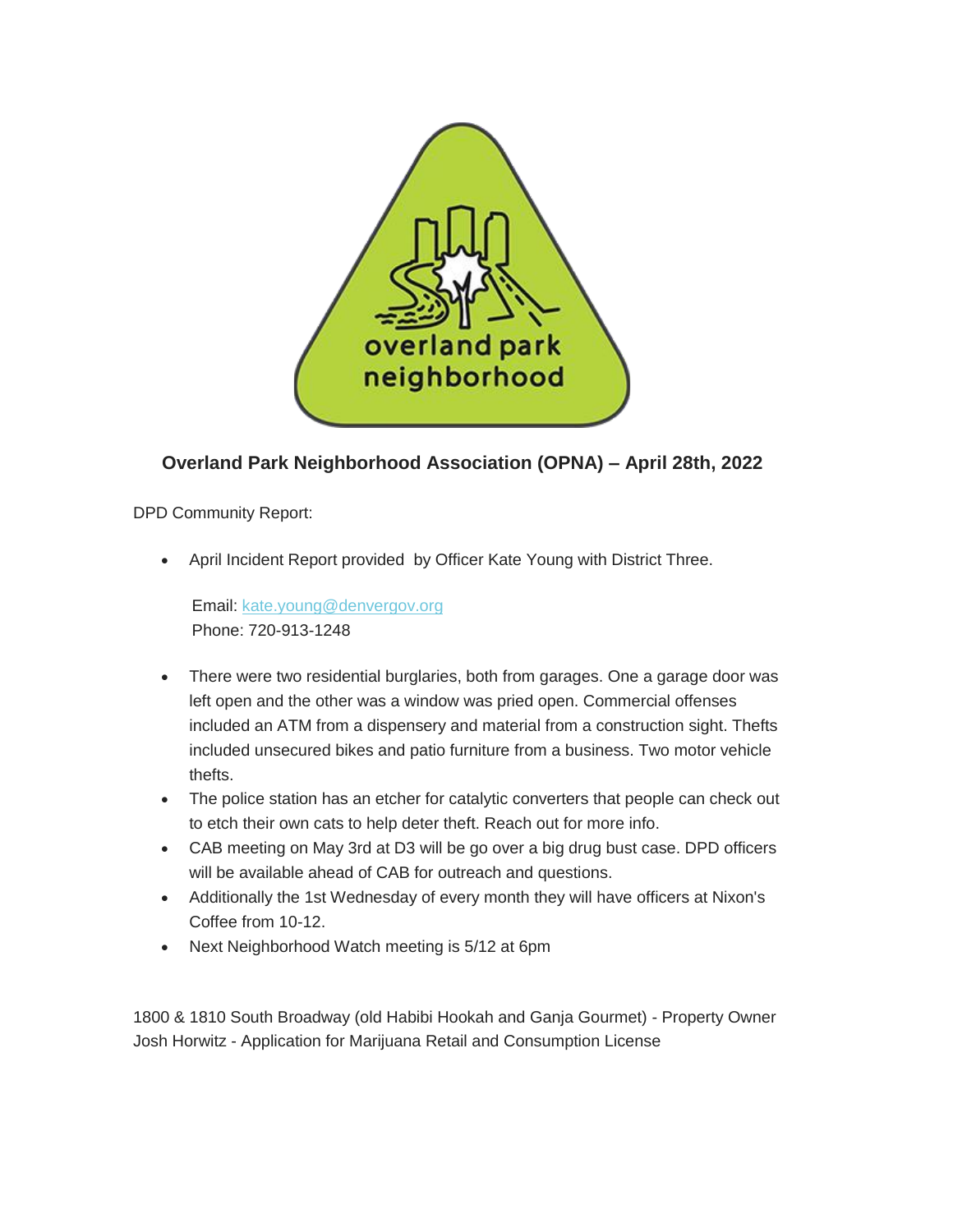- Overview of last meeting where OPNA members shared concerns and complaints regarding the history of the property. Voted unanimously to write a letter in opposition for the need and desire for a Marijuana Consumption and Retail Licenses at this property. At the time of the vote the neighborhood had not heard from the property owner, Josh Horowitz.
- Josh came to this evenings meeting to communicate more about his vision for the new business and the history of the property in his family.
	- o The Horowitz famliy has owned the properties since the 90's.
	- o Josh's father opened Ganja Gourmet at the beginning of medical legalization and was one of the first to operate a restaurant with consumption. As laws were firmed up they became take out only and eventually provide edibles for both rec and med consumption. He had always wanted to get back to providing a place where customers could consume on sight. Unfortunately he past away last fall before fulfilling that dream.
	- $\circ$  Since then Josh and his sisters inherited the property and want to pursue their father's dream and open a cannabis retail and consumption establishment at these properties.
	- o There is no commercial kitchen proposed, they will purchase products wholesale for consumption. Will have non-infused food and beverage options as well. Will have smoking options in addition to edibles. Plan to operate from Noon to Midnight, although license allows operating hours until 2:00am. Want to be a destination for tourists before they go out to the bars.
- Josh has been reaching out to neighbors and understands the issues and concerns with the previous tenant.
- Several questions were asked as well as comments were made by various attendees. Those are briefly summarized here:
	- o Josh thinks operating hours will be a big part of preventing issues like those that occurred with the hookah tenant.
	- o Josh did not fully understand the level of issues occurring on the property until he got more involved after his father's passing and the transfer of the estate. He is the new property owner.
	- $\circ$  There is a lack of trust in the community as a result of the events that occurred over two years with the hookah bar without resolution or correction.
	- o Examples were shared of how previous business, Vape and Play , engaged in the community, shared their buisness management strategy and security plans with the neighbors. They were responsive to concerns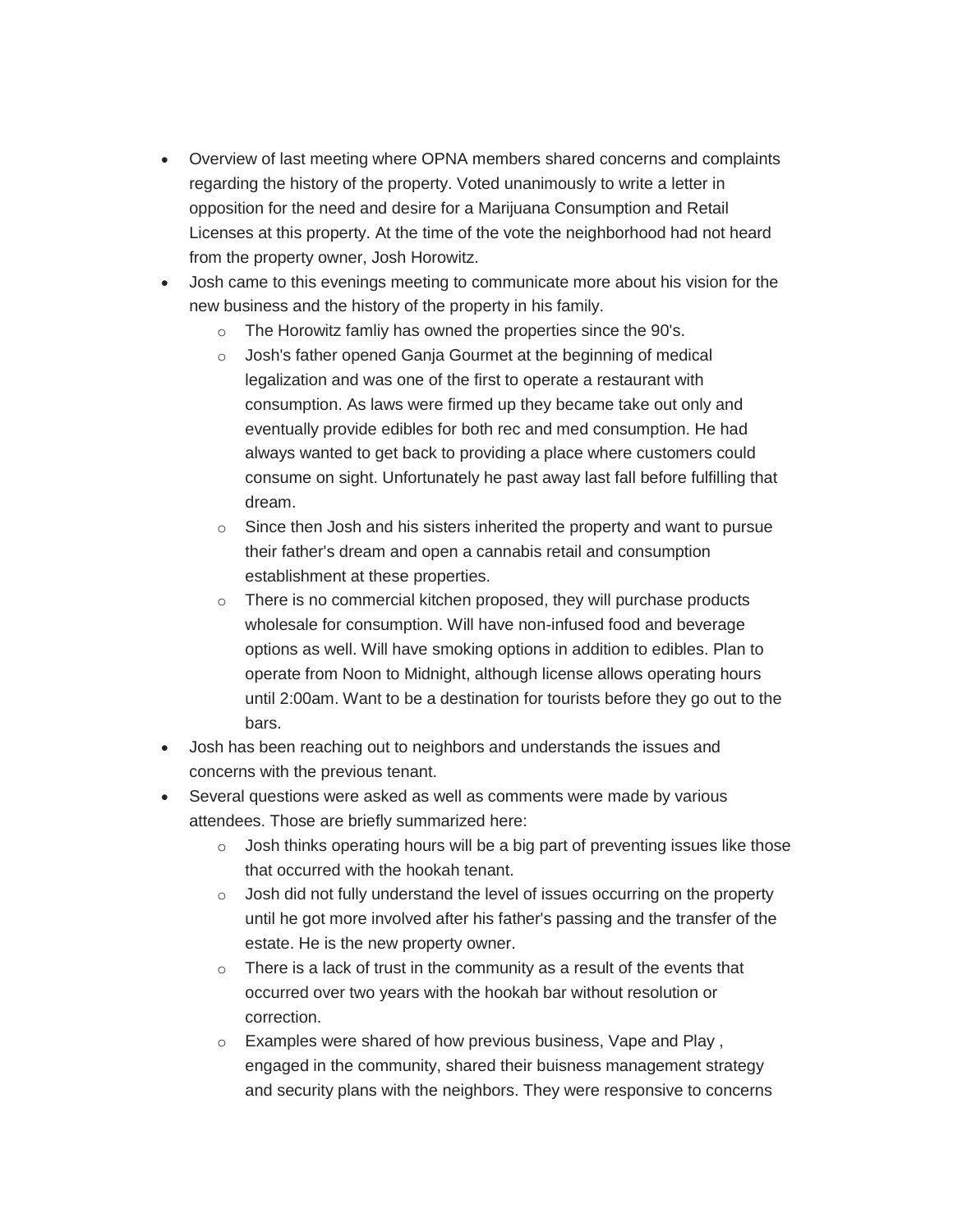and ultimately built trust with the community that they could operate this new business model safely and responsibly in the neighborhood. This was a consumption only establishment and they worked integrally with the RNO, DPD and neighboring buisness to be sure they were not having a negative impact. Neighbors are looking for this level of trust building and communication to support this type of buisness.

- o When asked if Josh was involved in the property management of the hookah bar, he responded they didn't really have a property manager and that he was the one that gave notice to the hookah bar owner of default on their lease. He noted it took time with his father's passing to get the estate handed off and then be able to respond to the issues. He noted that there were not strong lease documents between his father and the hookah bar owner and that made response complicated. He was threatened with lawsuits by the tenant. He was communicating with the tenant and neighbors to fix the situation but was unclear on what they could do to resolve the issues and concerns from neighbors.
- o Councilmen Clark noted he had been working with concerned neighbors for over two years. He believes what is being said by Josh is inaccurate. He shared that he believed there should be consequences to actions and didn't find it acceptable to claim they didn't know what to do. Additionally all parties and neighbors want this type of license, first of its kind in the city, to be successful. Based on the past history of the property there are still grave concerns amongst neighbors that this is needed and can be managed well based on the history. The current property nuisance abetment plan was action taken by the city on this property against the property owner. It is the strongest possible penalties the city can take against a property owner. He noted that if the property continues to be a nuisance to the community than the city can shut the property down from use for a longer duration if proved that the property owner is incapable of dealing with issues.
- o Questions were asked about Josh's experience in managing similar business and what background does he have to support this license. Josh is in real estate, and is new to retail. He is hiring a manager that is an employee at a dispensery and ran Ganja Gourmet. Also they have a compliance consultant and other consultants to help. There is a lot of regulation with this type of licenses that they must comply with.
- Mara noted the neighborhood has already written a letter in opposition, and asked if anyone had input on changing the position. There was no further input on changing the decision and the neighborhoods opposition will still stand.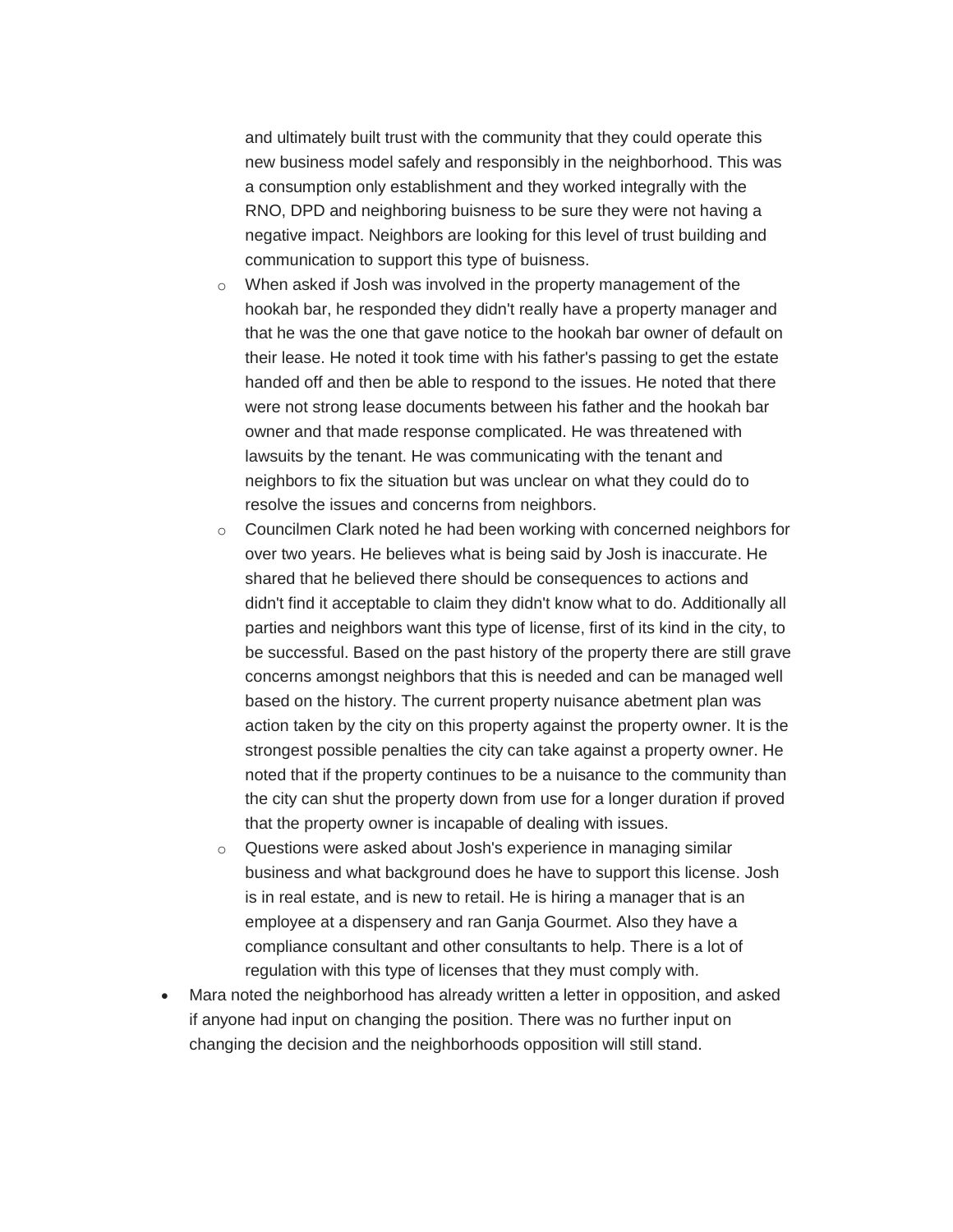Councilmen Clarks Office Updates - lots of great things happening:

- Housing proposal going through council as a result of state law revisions, city is updating their laws changing the housing development affordability requirements and fees to expand affordable housing across the city. If interested please reach out with comments or concerns as this will be going to vote soon. Questions were asked about current fees in lieu of affordability, new legislation will ramp up requirements and provide more options for development. The new fee structure is designed such that they hope it will flip the switch on the process and really start to increase affordable residential in Denver.
- Waste Services Changes going to vote in June. So much of our waste can be diverted from the landfill, only diverting 25%that we could as a city. This will hopefully start to change how we as a community and city manage our waste. If it passes, the new system could roll out as early as fall. Trash will have a fee based on the size of a container, compost and recycling will be free.
	- $\circ$  Question asked about those that are cost burdened? Especially families with children in diapers where that can be 66% of your trash. Jolon noted that the city will have fee options on a slinging scale based on AMI (average median income) levels to help ensure this new fee program is not burdening folks who might not be able to afford. The goal is to divert more of our waste from the landfill and encourage more recycling and composting.
	- $\circ$  City is also working on some requirements for commercial buisness to compost and recycle more.
	- $\circ$  There was lots of conversation and discussion about the tours to waste facilities and how to help educate the community. Suggestion of an incentive program where households could maybe do a tour or education and offset some of the fee as an incentive as well as to educate.
- Climate Office actions which include money approved in previous ballot measures are starting to come to fruition.
	- $\circ$  There is city wide program offering rebates for all sorts of things that will reduce or dependency on fossil fuels. Like electric bikes, EV chargers, heat pumps for cooling and heating your home, solar and battery storage as well as electrical infrastructure to convert to solar.
		- **[Denver Climate Action Rebates](https://www.denvergov.org/Government/Agencies-Departments-Offices/Agencies-Departments-Offices-Directory/Climate-Action-Sustainability-Resiliency/Programs-Services/Home-Energy#section-2)**
- South Platte River projects receiving funding from federal to city level for improvements. Bike path will be wider and include soft trail for pedestrians. Lots of investments and improvements coming.
- Jolon shared the news, if you've not heard, he will not run for re-election.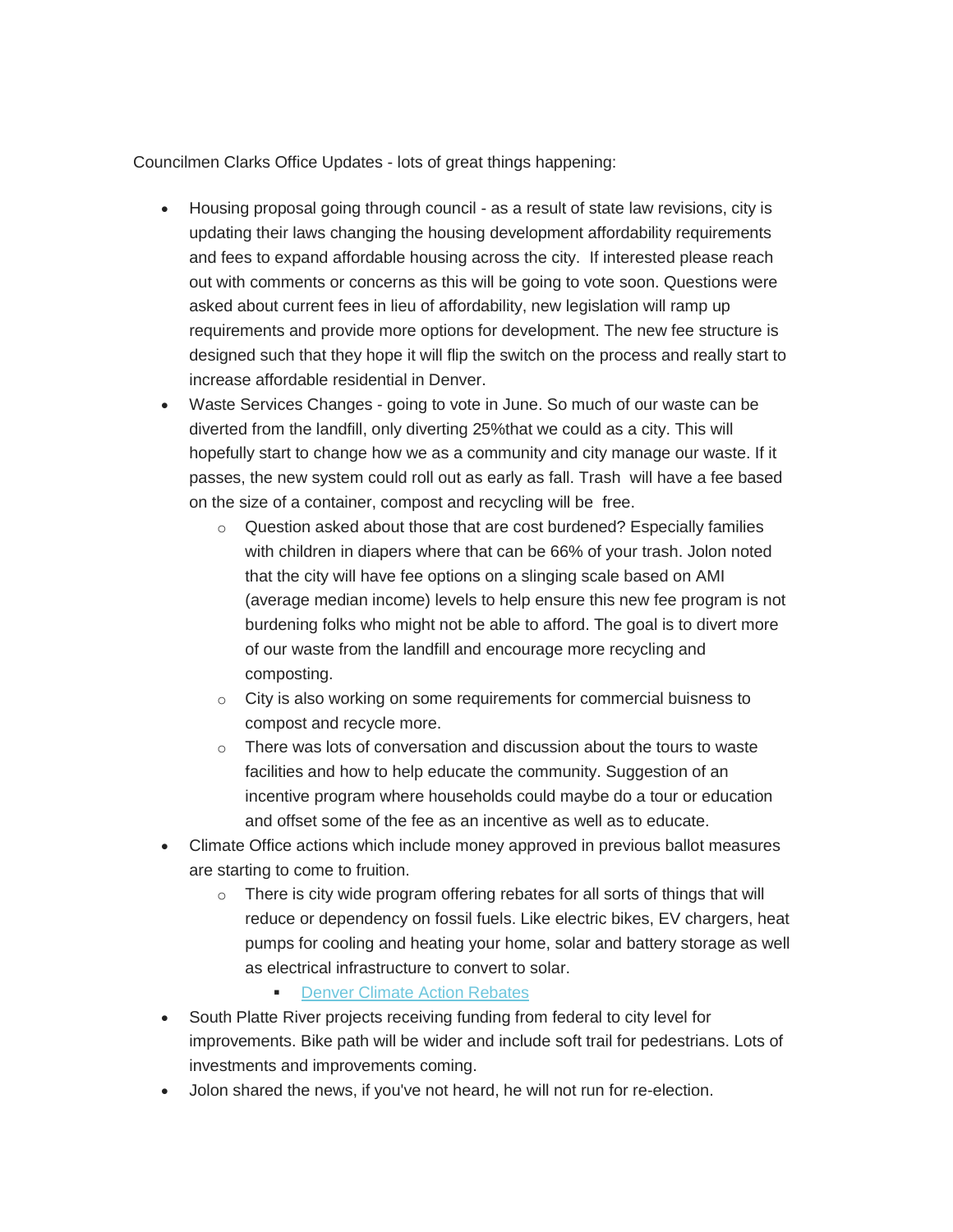Jewell Bridge - Gabby left the city which is why she's not hear to provide an update on the project. Jolon's office will help us get in touch with the city's new PM overseeing the project.

March Minutes were approved.

April Treasury report:

- We approved the spending of up to \$400 for supplies for the plant giveaway.
- OPNA received \$325 in donations from the fundraiser hosted by the Table for community appreciation.

 $\bullet$ 

| <b>Beginning Balance</b>                    |                       | 6203.64    |
|---------------------------------------------|-----------------------|------------|
| <b>Membership Deposits</b>                  |                       | \$129.87   |
| <b>Bank Fees</b>                            |                       | \$ (4.00)  |
| <b>Website Host</b>                         |                       |            |
| Ending Balance per Bank                     |                       | \$6,329.51 |
|                                             | <b>OPNA</b>           | \$4,618.83 |
|                                             | Funds                 |            |
|                                             | ART Funds \$ 1,710.68 |            |
| <b>Notes</b>                                |                       |            |
| The table raised \$325 with their April 1st |                       |            |
| Neighborhood recognition night!!            |                       |            |

PROJECTS:

 $\bullet$ 

- **Spring Plant Giveaway May 14th 10:30-12:30 at The Table**
	- o Various neighbors will get fliers from Mara and post around the neighborhood.
	- o Come out and help, or bring tools to give away, and to get some plants.
- Bridge Art Mara looking at grant options. Art committee still stewing on options to fix graffiti, but funding to do it right seems like the best way to go.

# **OVERLAND SOCIAL - Will be on May 12th at 6:30 at Grandma's House - 1710 S**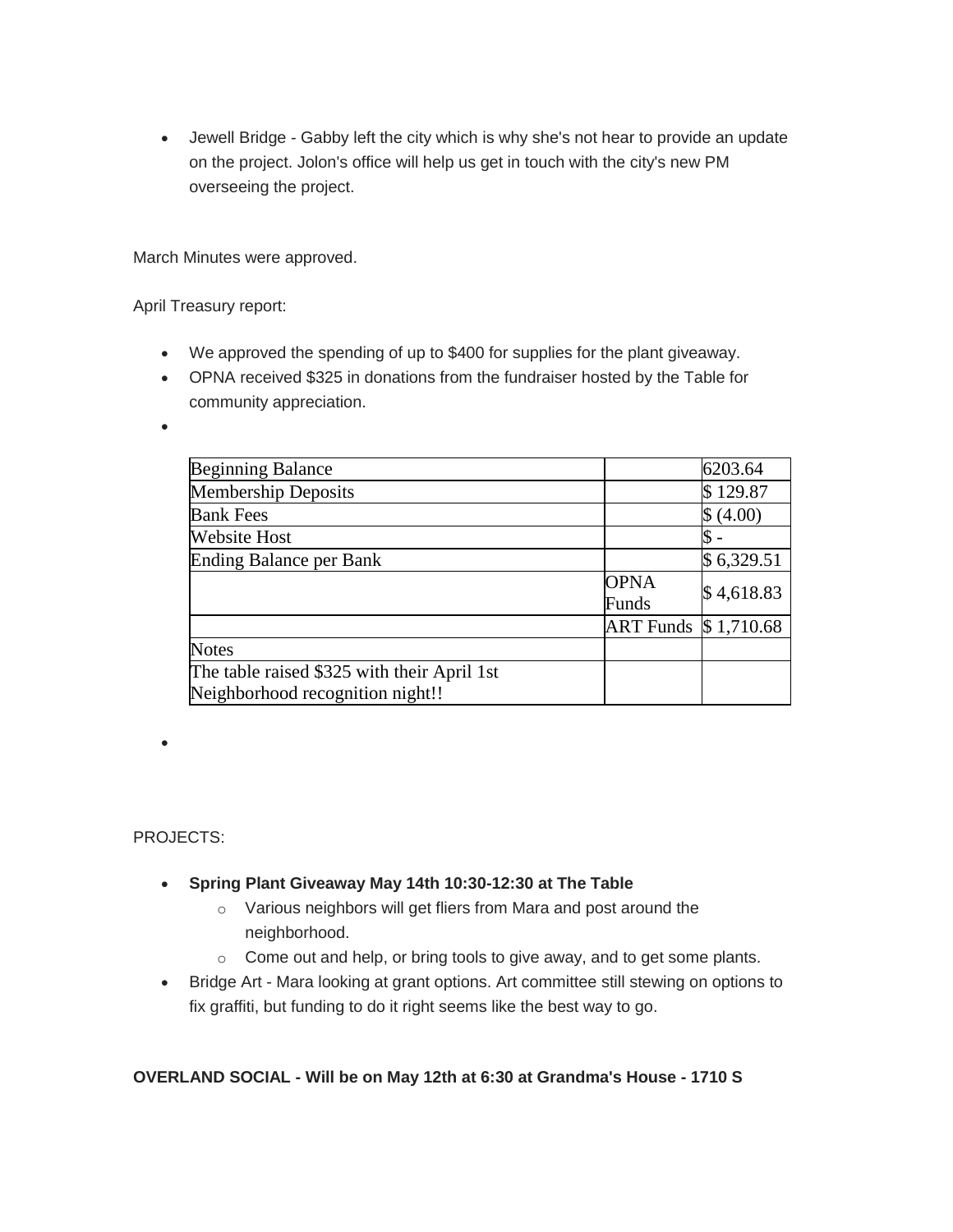## **Broadway**

### ANNOUCMENTS:

 Daniel Frank - Developer under contract at old lumber yard between Florida and Iowa. Plan to develop property. Wanted to introduce himself and get to know everyone. Will get on a future agenda so we can all learn more.

Meeting adjourned at 8:33pm.

#### **Neighborhood Meetings:**

Our next neighborhood meeting will be on **Thursday, May 26th, 2022, at 6:30 pm**. Stay tuned then for agenda and zoom links.

OPNA meetings are held the 4th Thursday of every month, excluding November and December. Upcoming meeting dates for 2022 include the following: May 26, June 23, July 28, August 25, September 22, & October 27

A link to our **COVID19 resources** page is found [here](http://www.opnadenver.org/covid-19-resources.html) on our OPNA website.

**Here are ways to pay for membership dues:** Venmo Overland Park RNO @opnadenver or using this link [https://venmo.com/code?user\\_id=3183003056472064841](https://venmo.com/code?user_id=3183003056472064841)

Mail Make check payable to OPNA and send to: OPNA Att: Andrew Gehauf 2255 S Acoma St Denver, CO 80223

#### **Keep in touch:**

Check us out on our [Website](http://www.opnadenver.org/) and also to read the minutes from past meetings. And like us on Facebook [Overland Park Neighborhood Association -](https://www.facebook.com/pages/Overland-Park-Neighborhood-Association-OPNA/152986581456985) OPNA or Instagram [overlandparkneighborhood](https://www.instagram.com/overlandparkneighborhood/)